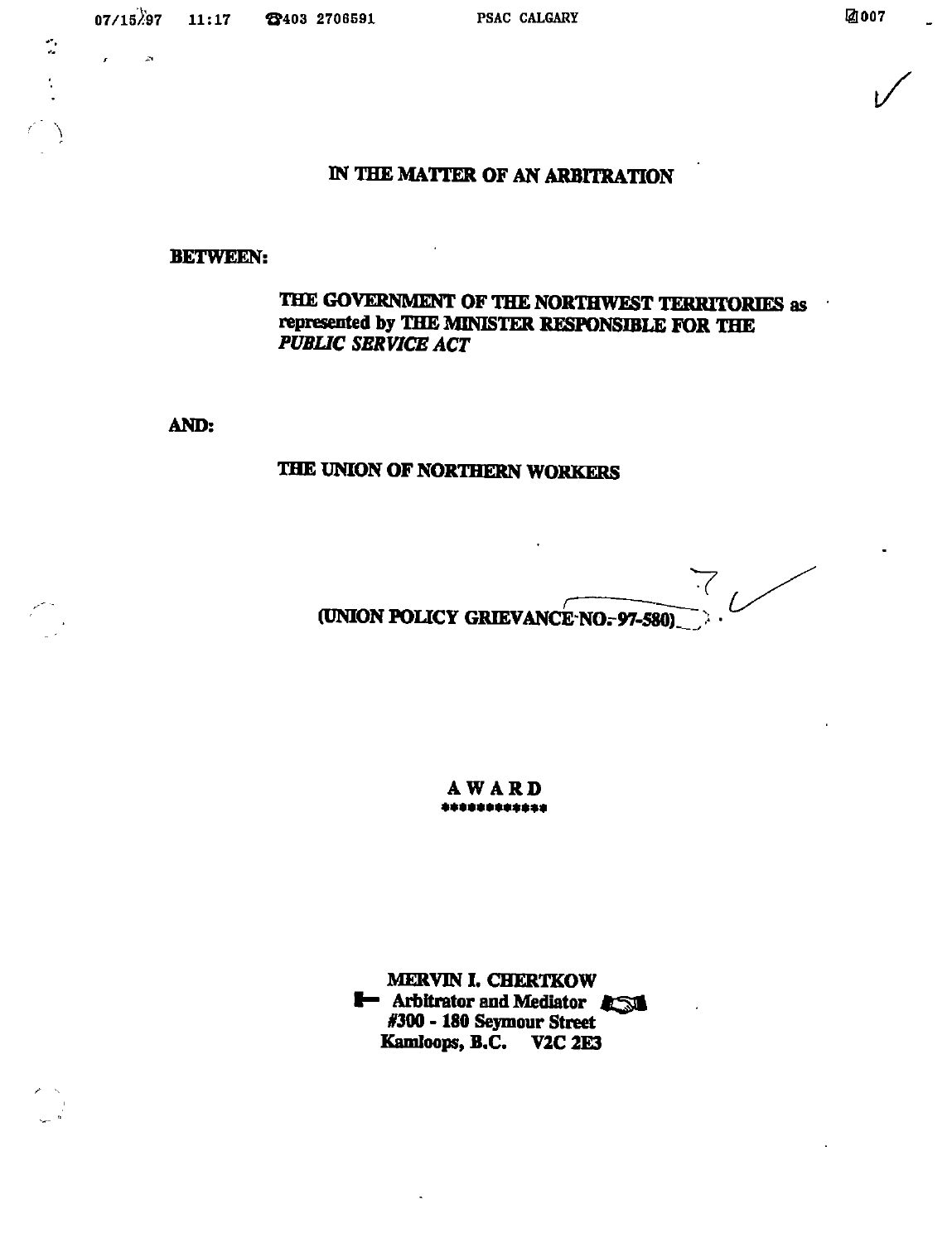#### **BETWEEN:**

# **LOV HOIANHS OFTEND** HILL NOT HIER DIE MIKIER KEZEOKETET EOK JHE 26 SHROTIASHT TERWHTROM HHT HO TWEMMARYOO HHT

(hereinafter called the "employer")

**ECNV** 

## THE DINON OF NORTHERN WORKERS

("noinaries called the "union")

# (DION DOITCA CETEAVACE IO' 61-280)

### **NOLLVALIANY NO GAVON**

Mervin I. Cherkow - Single Arbitrator

### **SHLVJOACV**

Chris Dann - for the union Mark Kent and Sharilyn Alexander - for the employer

### **SONIAVAH AO AOVIA ARVAIVA**

June 25th, 1997 at Yellowknife, N.W.T.

# DATE OF AWARD

**100. 2nd, 1997**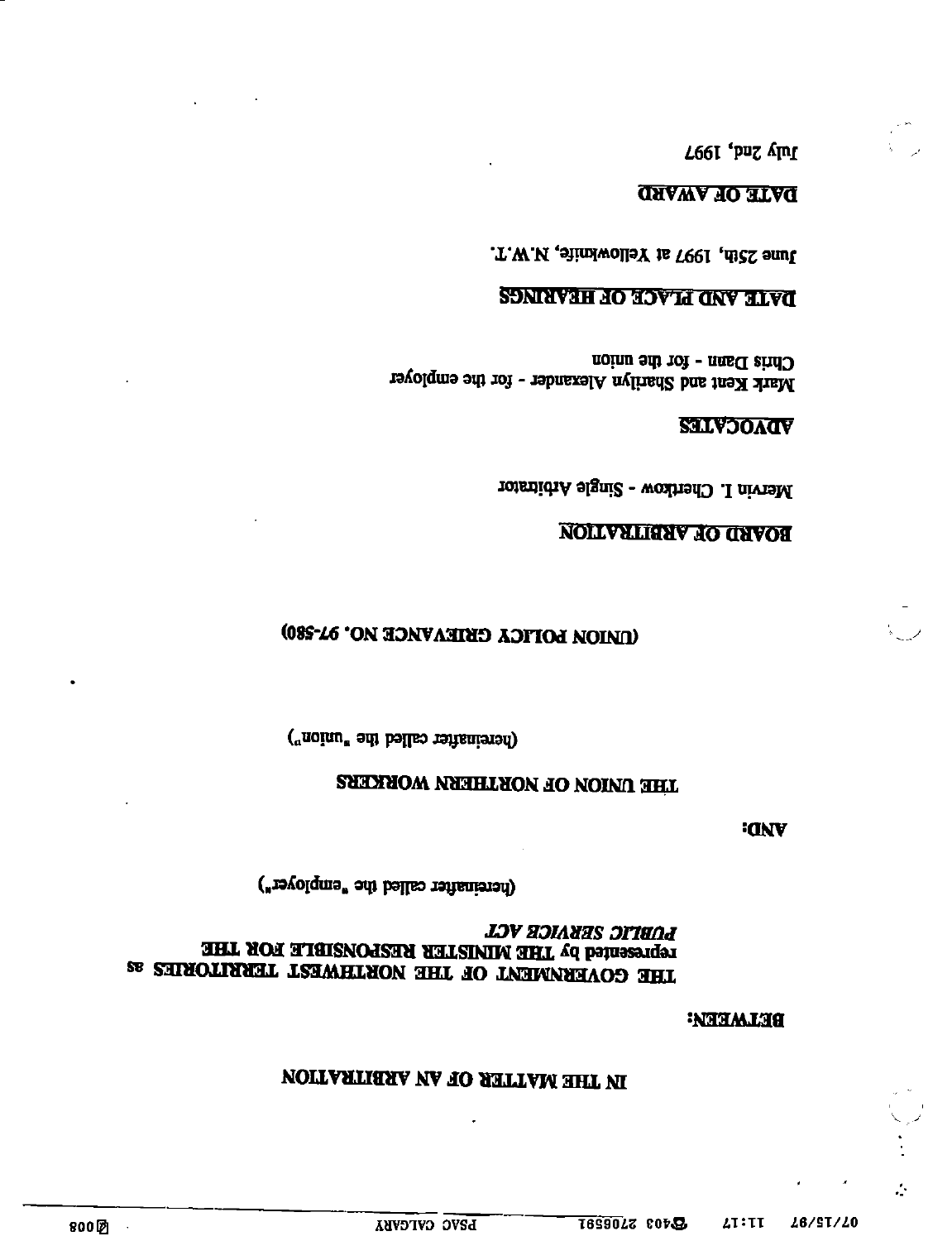$\mathbf{r}^{\prime}$ 

r

### **AWARD**

I

This grievance was heard under the expedited arbitration procedure as set out in article 37.27 of the collective agreement between the parties.

At issue in this policy grievance is whether employees who have chosen to receive Separation Assistance payments on a bi-weekly basis, and who are still residing in the community, are entitled to Northern Allowance.

The union says employees in that situation are entitled to Northern Allowance while the employer takes the opposite view asserting they are not so entitled.

n

An employee who has one year or more continuous employment and is laid off is ratitled to be paid severance pay as provided in article 32.01 of the collective agreement. In such circumstances, the employee who is laid off has several options he or she may exercise. One of the options, and which is at the core of this dispute, is article  $32.02$  (a) (i) which states;

- 32.02 An employee who is laid-off following the signing of this Agreement, may request one of the following options;
	- (a) (i) Separation Assistance The lay-off shall receive severance pay of two (2) weeks pay per year for the first ten complete years of continuous employment, and three (3) weeks pay for each succeeding complete year of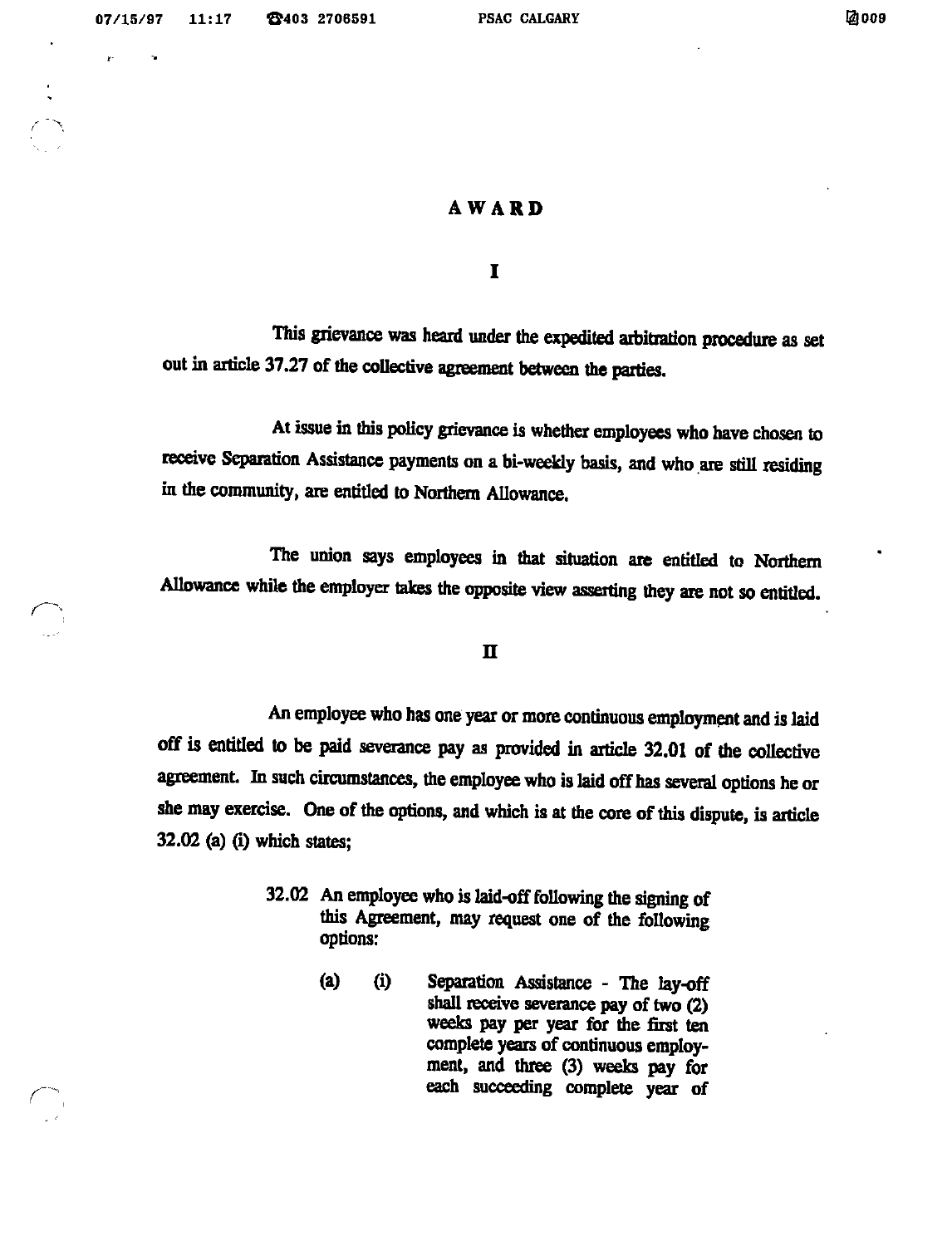$\mathbf{z}$  and  $\mathbf{z}$ 

 $*$  Page 2  $*$ 

continuous employment. The lay-off can request this payment be made biweekly to extend employment or in annual installments. The total amount of severance pay which may be paid under this sub-clause shall not exceed 65 weeks of pay.

Employees who have taken Separation Assistance on a bi-weekly basis have received superannuation, disability insurance and sudden death benefits on the basis that these benefits were "normally available to employees during the regular course of their employment (see 3rd level response by the employer dated February 12th, 1997)". However, the employer took the position that allowances such as the Northern Allowance were not included in those benefits.

One of the issues that had to be dealt with was whether an employee who has been laid and has opted to follow the course set out in article 32.02 (a) (i) could be deemed to be still under "continuous employment" as against a non-continuous employment status.

During the course of the proceedings the employer conceded that its administration of the layoff severance benefit under article 32.02 (a) (i) does not comply with the strict terms of that provision because of computer systems programming issues.

Further, the union accepted that whether the calculations are based on the laid off employee having either continuous or non-continuous status, in the result, there is no significant difference in the payment received by them.